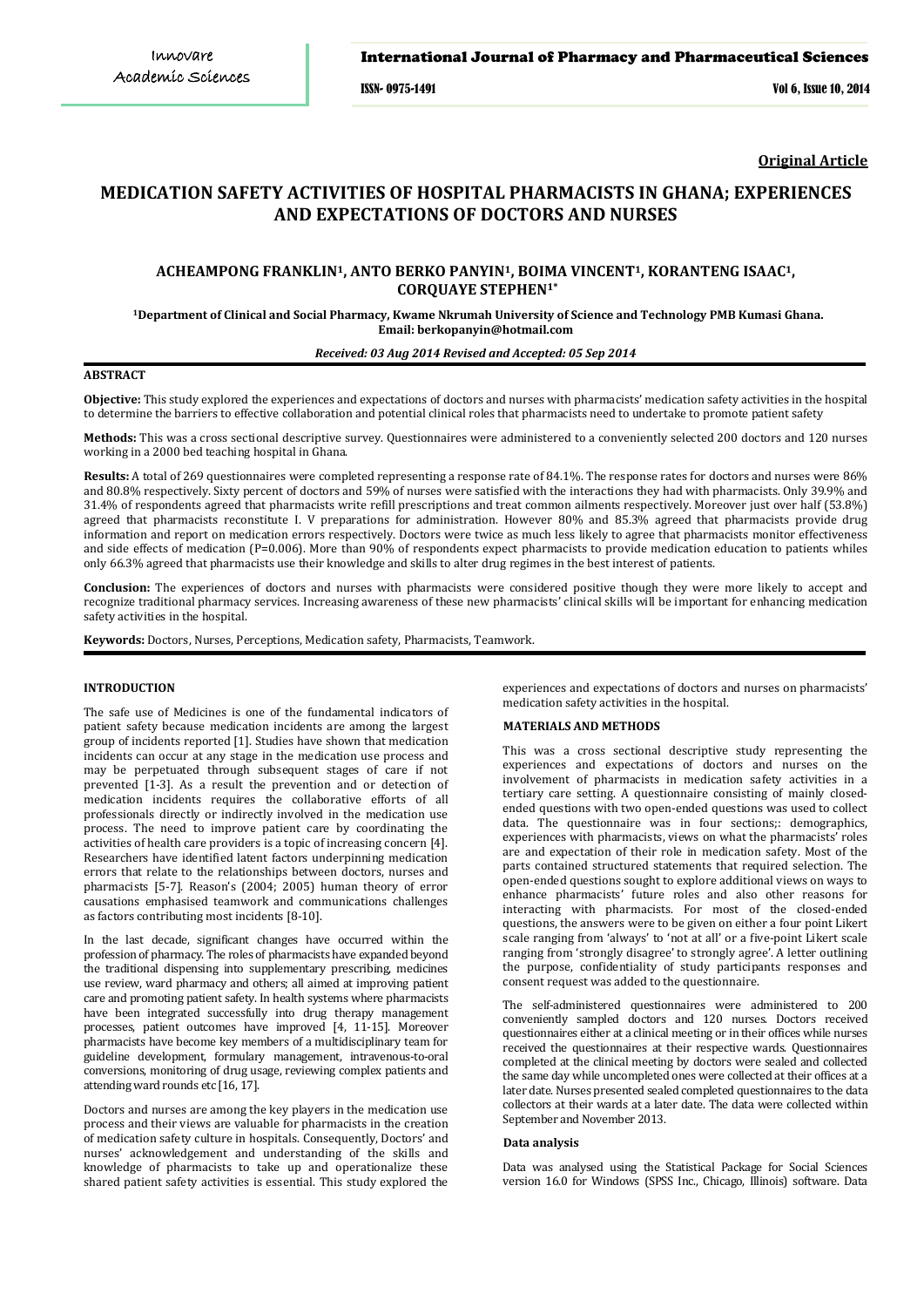was described using frequency distribution. Chi-square tests were used to compare responses and p<0.05 was considered statistically significant. In the presentation of results, strongly agree and agree were collapsed into an overall agreement response, and strongly disagree and disagree were collapsed into an overall disagree response.

## **RESULTS**

Of the 320 total questionnaires administered, a total of 269 were retrieved representing a total response rate of 84.1%. The response rates were 86% and 80.8% for doctors and nurses respectively. Demographics and other relevant characteristics are presented in Table 1.

Doctors' and nurses' interaction with pharmacists occurred sometimes during their routine hospital duties. More than two thirds of sampled doctors (82.6%) and nurses (78.4%) stated that they interacted with pharmacists. Sixty percent of doctors and 59% of nurses stated they were satisfied with the interactions they had with pharmacists.

The main reasons for the interactions related to seeking drug information (62.6%) and drug availability challenges (60.8%) as showed in Table 2.

| Table 1: Characteristics of study participants (N=269) |  |
|--------------------------------------------------------|--|

| Characteristic                               | n(%)            |
|----------------------------------------------|-----------------|
| Doctors $(n=172)$                            |                 |
| Gender                                       |                 |
| Male                                         | 113(65.7)       |
| Female                                       | 59(34.3)        |
| Current position                             |                 |
| House officer                                | 41(23.8)        |
| Medical officer                              | 9(5.2)          |
| Senior medical officer                       | 3(1.7)          |
| Resident                                     | 69(40.1)        |
| Senior resident                              | 15(8.7)         |
| Specialist                                   | 17(9.9)         |
| Consultant                                   | 18(10.5)        |
| Nurses $(n=97)$                              |                 |
| Gender                                       |                 |
| Male                                         | 8(7.3)          |
| Female                                       | 89(92.7)        |
| Current position                             |                 |
| Staff nurse                                  | 35(37.2)        |
| Senior staff nurse                           | 14(14.9)        |
| Nursing officer                              | 17(18.1)        |
| Senior nursing officer                       | 7(7.4)          |
| Principal nursing officer                    | 20(21.3)        |
| Deputy director of nursing services          | 1(1.1)          |
| Current area of practice of doctors & nurses |                 |
| Internal medicine                            | 48(17.9)        |
| Surgery                                      | 76(28.4)        |
| Obstetrics & gynaecology                     | 34(12.7)        |
| Paediatric                                   | 46(17.2)        |
| Emergency                                    | 32(11.9)        |
| Orthopaedic                                  | 9(3.4)          |
| Others*                                      | 23(8.6)         |
| Experience of doctors & nurses(years)        |                 |
| Mean $(\pm S. D.)$                           | $6.9(\pm 6.96)$ |
| Median (range)                               | $5(1-34)$       |

\*others: ENT, EYE, Maxilofacial, radiotherapy, anaesthesia, central OPD, cardiothoracic unit, dental)

**Table 2: Reasons and the frequency of interactions between respondents (doctors & nurses) and pharmacists**

| <b>Frequency of interaction</b>               | n(%       |
|-----------------------------------------------|-----------|
| Always                                        | 57(21.5)  |
| Sometimes                                     | 161(60.8) |
| Rarely                                        | 40(15.1)  |
| Not at all                                    | 7(2.6)    |
| Reasons for interactions*                     |           |
| Seek for drug information                     | 166(62.6) |
| Drug availability challenges                  | 161(60.8) |
| Patient drug therapy queries                  | 95(35.8)  |
| Side effects & adverse drug reactions reports | 71(26.8)  |
| Discuss patients' medication use              | 89(33.6)  |

\*More than one choice was applied to the sampled respondents, 7.6% doctors and 22.1% nurses indicated that they always had pharmacists to contribute to medication use. However, a third of doctors (37%) and nurses (33%) thought that the collaboration with pharmacists had always enhanced drug related patient safety (see Table 3&4).

Table 5 describes the level of agreement of doctors and nurses to what the roles of pharmacists in the hospital should be. Only 39.9% and 31.4% of respondents agreed that pharmacists write refill prescriptions and treat common ailments respectively. Just more than half (53.8%) agreed that pharmacists reconstitute I. V preparations for administration. Eighty percent and 85.3% agreed that pharmacists provide drug information and report on medication errors respectively.

Participants who had spent more than 3 years in practice were twice as much in agreement to pharmacists designing and monitoring pharmacotherapeutic regimens (P=0.046). Doctors were twice as much less likely to agree that pharmacists monitor effectiveness and side effects of medication (P=0.006). However, twice as many doctors agreed that pharmacists write refill prescriptions for existing therapies (P=0.038).

More nurses than doctors agreed that pharmacists intervene to prevent prescribing and administration errors from reaching patients (P<0.001), provide discharge counseling (P=0.015), treat ailments of common occurrence (P<0.001), and report on medication errors and adverse drug reactions (P<0.001). Residents were more likely to disagree that pharmacists intervene to prevent medication errors (P=0.036) but less likely to disagree that pharmacists treat common ailments (P=0.001).

The responses to the open-ended questions that solicited for additional ways pharmacists could enhance their medication safety roles were grouped into categories. Most of the responses related to the active participation on ward rounds, organization of regular medication-safety-update meetings and deployment of specially trained safety officers. Doctors wanted pharmacists to obtain additional training in safety measures whiles nurses expect pharmacists to increase their presence at the wards and actively provide drug updates on a regular basis.

| Experience                                                                            | <b>Always</b> | <b>Sometimes</b> | Rarely   | Not at all |
|---------------------------------------------------------------------------------------|---------------|------------------|----------|------------|
|                                                                                       | n(%)          | n(%)             | n(%)     | n(%)       |
| Do you get pharmacist to contribute to medication use in your practice?               | 13(7.6)       | 107(60.6)        | 47(27.6) | 7(4.1)     |
| How often are you satisfied with their contribution?                                  | 51(30.7)      | 108(65.1)        | 6(3.6)   | 1(0.6)     |
| Do you think collaboration with pharmacists has enhanced drug related patient safety? | 61(37.2)      | 84(51.2)         | 19(11.6) | 0(0.0)     |
| Do you think pharmacists are a reliable source of clinical drug information?          | 67(39.4)      | 92(54.1)         | 10(5.9)  | 1(0.6)     |
| Would you consider pharmacists actions as being very patient centered?                | 35(21.0)      | 106(63.5)        | 25(15.0) | 1(0.6)     |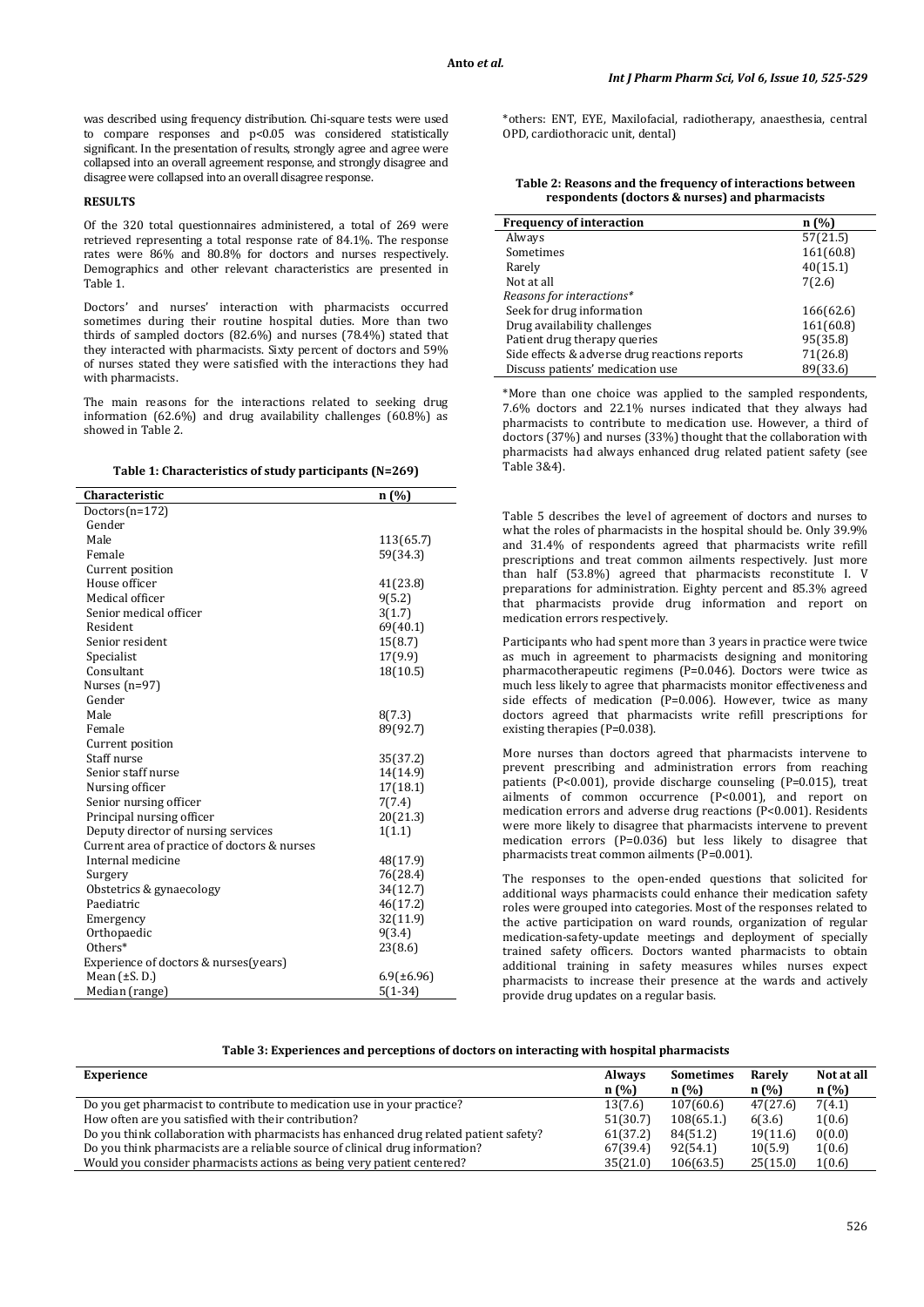#### **Anto** *et al.*

| Experience                                                                                | <b>Always</b> | <b>Sometimes</b> | Rarely   | Not at all |
|-------------------------------------------------------------------------------------------|---------------|------------------|----------|------------|
|                                                                                           | n(%)          | n(%)             | n(%)     | n(%)       |
| Do you get pharmacist to contribute to medication use in your practice?                   | 21(22.1)      | 46(48.4)         | 19(20.0) | 9(9.5)     |
| How often are you satisfied with their contribution?                                      | 28(30.4)      | 42(45.7)         | 11(12.0) | 11(12.0)   |
| Do you think the collaboration with pharmacists has enhanced drug related patient safety? | 31(33.0)      | 42(44.7)         | 11(11.7) | 10(10.6)   |
| Do you think pharmacists are a reliable source of clinical drug information?              | 53(55.8)      | 35(36.8)         | 2(2.1)   | 5(5.3)     |
| Would you consider pharmacists actions as being very patient centered?                    | 29(31.2)      | 44(47.3)         | 9(9.7)   | 11(11.8)   |

# **Table 4: Experiences and perceptions of nurses on interacting with hospital pharmacists**

#### **Table 5: Degree of agreement with what hospital pharmacists' activities should be**

| <b>Activities</b>                                                                 | % in agreement |               | % not in agreement |               |
|-----------------------------------------------------------------------------------|----------------|---------------|--------------------|---------------|
|                                                                                   | <b>Doctors</b> | <b>Nurses</b> | <b>Doctors</b>     | <b>Nurses</b> |
| Provide patient education on their medicines                                      | 85.9           | 78.1          | 14.1               | 21.9          |
| Monitor effectiveness and side effects of patients' medication                    | 78.1           | 62.5          | 21.9               | 37.5          |
| Recommend drug therapies to doctors                                               | 74.9           | 71.6          | 25.1               | 28.4          |
| Intervene to prevent prescribing and administration errors from reaching patients | 93.0           | 75.8          | 7.0                | 24.2          |
| Design and monitor patients pharmacotherapeutic regimes                           | 70.8           | 64.6          | 29.2               | 35.4          |
| Write refill prescriptions for existing therapies                                 | 35.3           | 48.4          | 64.7               | 51.6          |
| Provide discharge counselling on medication use                                   | 75.9           | 61.7          | 24.1               | 38.3          |
| Treat ailments of common occurrences                                              | 22.9           | 46.8          | 77.1               | 53.2          |
| Participate constantly and effectively with doctor teams                          | 86.5           | 70.8          | 13.5               | 29.2          |
| Reconstitute I. V preparations for administration                                 | 57.9           | 46.3          | 42.1               | 53.7          |
| Dispense medication                                                               | 81.7           | 86.0          | 18.3               | 14.0          |
| Report on medication errors and adverse drug reactions                            | 92.4           | 72.6          | 7.6                | 27.4          |
| Actively provide reliable drug information to other healthcare professionals      | 91.2           | 82.3          | 8.8                | 17.7          |

More than 90% of respondents expected pharmacists to provide medication education to patients. Doctors and nurses differed in their expectations on some of the future roles of pharmacists. Almost 42% of doctors did not agree that pharmacists should use their knowledge and skills to alter drug regimens to the best interest of patients whiles only 19% of nurses did not agree. However, slightly more doctors (88%) than nurses (84%) want pharmacists to take responsibility for resolving drug-related problems. Expectations of respondents have been presented in Table 6.

The suggestions of doctors and nurses in response to the openended question related to pharmacists increasing their participation on ward rounds, organization of regular workshops on new drugs and intensifying side effect monitoring of drugs.

# **Table 6: Doctors' and nurses' expectations of pharmacists' clinical role(s)**

| <b>Description of role</b>                                                       | Agree $(\% )$  |               | Neutral (%)    |               | Disagree (%)   |               |
|----------------------------------------------------------------------------------|----------------|---------------|----------------|---------------|----------------|---------------|
|                                                                                  | <b>Doctors</b> | <b>Nurses</b> | <b>Doctors</b> | <b>Nurses</b> | <b>Doctors</b> | <b>Nurses</b> |
| Assist prescribers in selecting appropriate medications                          | 88.8           | 91.7          | 10.0           | 3.1           | 1.2            | 5.2           |
| Take responsibility for resolving drug-related problems                          | 84.6           | 87.5          | 11.2           | 7.3           | 4.2            | 5.2           |
| Become knowledgeable drug-therapy experts                                        | 91.7           | 90.6          | 7.7            | 4.2           | 0.6            | 4.2           |
| Provide patient medication education                                             | 94.1           | 91.7          | 4.7            | 5.2           | 1.2            | 3.1           |
| Use their knowledge and skills to alter drug regimes in the best interest of     | 58.0           | 80.2          | 25.4           | 9.4           | 16.6           | 9.4           |
| patients                                                                         |                |               |                |               |                |               |
| More patient oriented professionals than just dispensers and compounders of      | 91.7           | 87.5          | 7.7            | 9.4           | 0.6            | 3.1           |
| medication                                                                       |                |               |                |               |                |               |
| Assist in designing hospital-specific therapeutic protocols for various diseases | 92.9           | 86.5          | 5.3            | 9.4           | 1.8            | 4.2           |
| Assist in selecting cost effective drug therapies                                | 93.5           | 84.4          | 5.3            | 11.5          | 1.2            | 4.2           |

#### **DISCUSSION**

The results of the study did not deviate widely from previous studies on the interrelationships between pharmacists, doctors and nurses working in the hospital. A response rate of 84.1% was considered very high. This could be attributed to the involvement of departmental heads and also may be due to the fact that most of the questionnaires were administered at a clinical meeting.

Pharmacists' interactions with doctors and nurses were frequent which confirms the fact that pharmacists' activities in the hospital were collaborative. The majority of doctors (60%) and nurses (59%) were satisfied with the interactions. The reasons for the interactions have not only included drug availability challenges but other more clinical services. However, doctors were reluctant to accept pharmacists' roles that included any aspect of prescribing as saw in other studies [\[18\]](#page-3-7). These included writing refill prescriptions and treating common ailments. Though several studies have evaluated pharmacist-doctor team management of drug therapy and have reported improvements in blood pressure, diabetes outcomes, cholesterol levels and depression, there are barriers [\[4,](#page-3-1) [19,](#page-4-0) [20\]](#page-4-1). Moreover a study described the lack of confidence arising from the inadequacy of the interactions between pharmacists and doctors [\[21\]](#page-4-2). Liu and colleagues studied collaborative working relationship (CWR) model [\[22\]](#page-4-3) and found that trustworthiness was a significant predictor of CWR as had been previously shown [\[4\]](#page-3-1). McDonough and colleague described that trustworthiness was an exchange variable that was vital in the development of collaborative relationships which grows if the pharmacist was able to demonstrate his/her competence. This consistent provision of useful information results in doctor trusting the expertise of the pharmacist. Each party then becomes willing to have open discussions about approaches relating to patient clinical management and about treating specific patients. A Cochrane review report had stated that the concept of collaboration, that is the process in which different professional groups work together, if successfully implemented, will have a positive impact on health care[\[23\]](#page-4-4).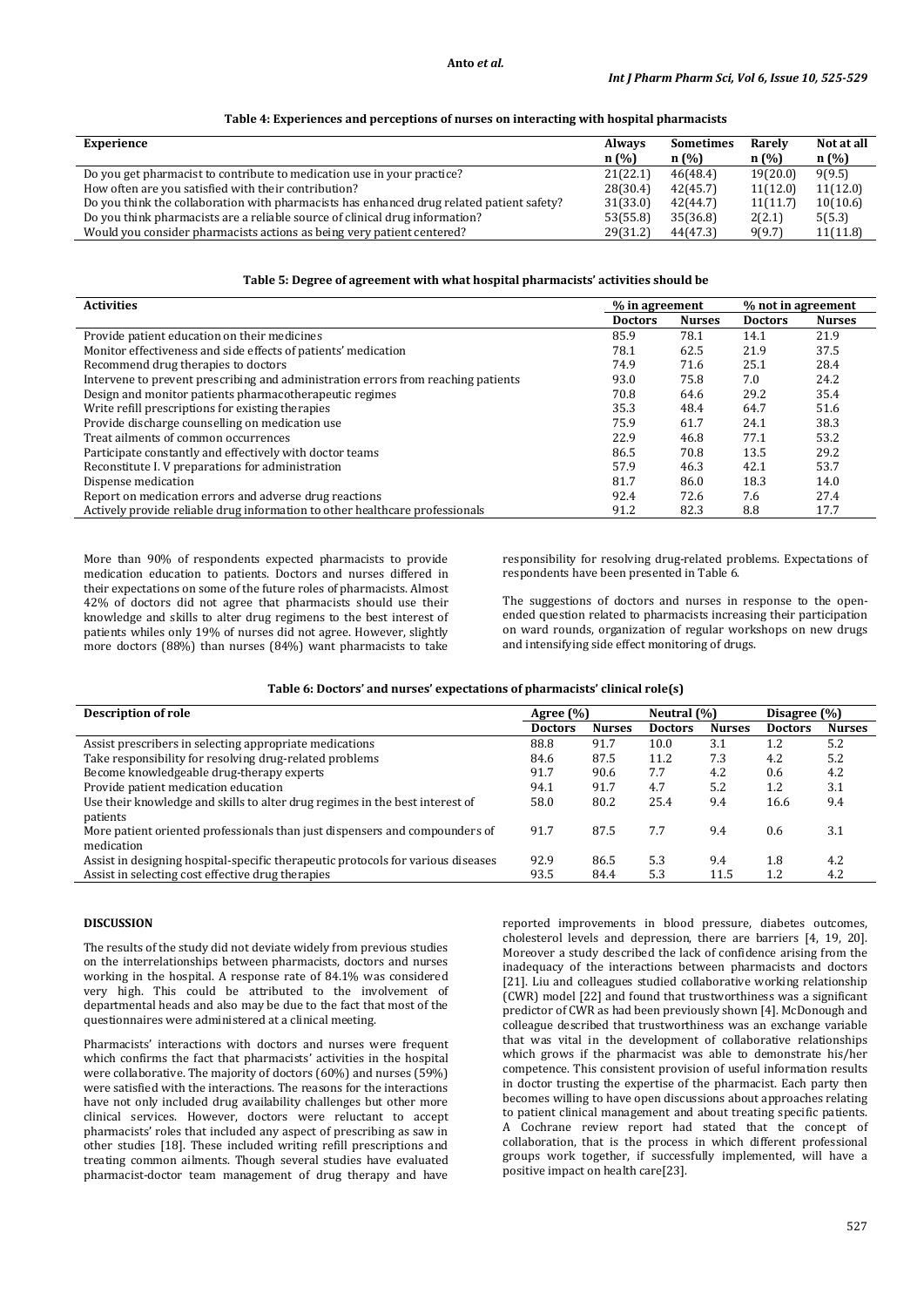Doctors in the study were generally comfortable with pharmacist expanding their clinical roles like recommending drug therapies and monitoring effectiveness and side effects of medicines unlike a study done in the largest hospital in Jordan [\[24\]](#page-4-5). In the Jordan study, they attributed the lack of previous exposure to pharmacists' engagement as their reasons for non-agreement. This fact could explain why in this study junior doctors were more likely to disagree with pharmacists' clinical roles. In addition, the frequent change in where junior doctors work made it difficult to build professional relationships. The findings of this study, interestingly, compares with another study investigating the opinions of doctors and pharmacists toward pharmacists' professional duties; the results showed that over 80% of the sampled participants agreed that pharmacists should have an input in the patient's pharmacists should have an input in the pharmacotherapeutic plan [\[25\]](#page-4-6).

As in the study by Gillespie and colleagues [\[26\]](#page-4-7), results of our study showed that the nurses saw the pharmacists as knowledgeable and informative and that they would like to continue the collaboration in the future. They also agreed with the expanded clinical roles of pharmacists but disagreed that pharmacists engaged in any aspects of prescribing as with doctors. All nurses as well as doctors, believed that their collaboration with pharmacists had resulted in enhanced patient care outcomes. Differences were noted in support of nurses for pharmacists' medication safety activities. As much as 80% wanted pharmacists to provide medication education to patients on admission whiles just above 60% approved pharmacists provision of discharge counselling. It is a possibility that some nurses might have confused the latter role with the general discharge counselling they performed which included patients' medications and might be protecting their territory. It was expected that nurses would have had more collaboration with pharmacists since their residence time at a unit was much stable [\[26\]](#page-4-7). Pharmacists need to forge trusting and close relationships when working in a team on a daily basis as this was favourable for inter-professional collaboration [\[4\]](#page-3-1). On the wards, pharmacists have the opportunity to talk to patients in addressing medication concerns in the presence of nurses. This should further enhance confidence and acceptability by nurses [\[27\]](#page-4-8).

Nurses in the study did not perceive reconstitution of medicines as a responsibility of pharmacists. Traditionally in Ghana, with the exception of oncology drugs, nurses were solely responsible for reconstitution of parenteral medicines. Studies have described the challenges associated with nurses performing this activity [\[28-30\]](#page-4-9) and hence proper awareness creation will be required for nurses to cede this role to pharmacists who by their training are more skilled [\[31,](#page-4-10) [32\]](#page-4-11).

Doctors and nurses had high future expectations of pharmacists. With the exception of one, overwhelming proportions (90%) of respondents expect pharmacists to play more clinical roles in the future. They expressed indifference to the fact that pharmacists should use their knowledge and skills to alter drug regimens to the best interest of patients. Some doctors commented that pharmacists could undertake that activity with their express permission.

This study is among the very few that have used a single collection tool to compare the views of doctors and nurses and access aspects of their collaboration with pharmacists. This provides a comparative view which has implication for the development of joint strategies. However, the survey was cross sectional which accounts for information at a particular point. It thus provides limited information on temporal changes which can be well addressed by a longitudinal study. The influence of other characteristics of doctors and nurses on their perceptions was beyond the scope of this study. Also, the questionnaire consisted of many structured questions with only two open-ended questions. This restricted the respondents and limited the information provided. Future studies should also solicit from doctors and nurses the reasons for the low level of agreement to certain clinical roles of pharmacists.

## **CONCLUSION**

The experiences of doctors and nurses with pharmacists were considered positive though they were more likely to accept and recognize traditional pharmacy services. Roles for pharmacists within the medication use process can involve multiple activities and these should be jointly determined to ensure proper collaboration. Moreover increasing awareness of these new pharmacists' clinical skills among the healthcare team will be important for enhancing medication safety activities in the hospital.

#### **ACKNOWLEDGEMENT**

We thank all the nurses and doctors at the study hospital, Korle Bu Teaching Hospital, Accra Ghana for their participation.

# **CONFLICT OF INTEREST**

Authors declare no conflict of interest

#### **REFERENCES**

- <span id="page-3-0"></span>1. NPSA. Safety in doses: Medication safety incidents in the NHS. In. London: National Patient Safety Agency; 2009.
- 2. Le Grognec C, Lazzarotti A, Durnet-Archeray MJ, Lorcerie B. Medication errors resulting from drug preparation and administration. [French]. Ther 2005;60(4):391-9.
- Leape LL, Bates DW, Cullen DJ, Cooper J, Demonaco HJ, Gallivan T, *et al*. Systems analysis of adverse drug events. JAMA 1995;274(1):35-43.
- <span id="page-3-1"></span>McDonough PR, Doucette WR. Developing colloborative working relationship between pharmacists and physicians. J Am Pharm Assoc 2001;41(5):682-92.
- <span id="page-3-2"></span>Lawton R, Carruthers S, Gardner P, Wright J, McEachan RRC. Identifying the latent failures underpinning medication administration errors: an exploratory study. HSR Health Serv Res 2012;47(4):1437-59.
- 6. Dean B, Schachter M, Vincent C, Barber N. Causes of prescribing errors in hospital inpatients: a prospective study. Lancet 2002;359(9315):1373-78.
- 7. Nuckols TK, Bell DS, Paddock SM, Hilborne LH. contributing factors identified by hospital incident report narratives. Qual Saf Health Care 2008;17(5):368-72.
- <span id="page-3-3"></span>Reason J. Safety in the operating theatre-Part 2:human error and organisational failure. Qual Saf Health Care 2005;14(1):56- 60.
- 9. Reason J. Beyond the organisational accident: the need for "error wisdom" on the frontline. Qual Saf Health Care 2004;13 Suppl 2:ii28-33.
- 10. Franklin BD, Reynolds M, Shebl NA, Burnett S, Jacklin A. Prescribing errors in hospital inpatients: a three-centre study of their prevalence, types and causes. Postgrad Med J 2011;87(1033):739-45.
- <span id="page-3-4"></span>11. Bond CA, Raehl CL. Clinical and economic outcomes of pharmacist-managed antimicrobial prophylaxis in surgical patients. Am J Health Syst Pharm 2007;64(18):1935-42.
- 12. Leape LL, Cullen DJ, Clapp MD, Burdick E, Demonaco HJ, Erickson JI, *et al*. Pharmacist participation on physician rounds and adverse drug events in the intensive care units. JAMA 1999;282(3):267-70.
- 13. Carter BL, Malone DC, Billups SJ. Interpreting the findings of the improve study. Am J Health Syst Pharm 2001;58:1330-7.
- 14. Klopotowska JE, Wierenga PC, de Rooij SE, Stuijt CC, Arisz L, Kuks PF, *et al.* The effect of an active on-ward participation of hospital pharmacists in internal medicine teams on preventable adverse drug events in elderly inpatients: protocol of the wings study (Ward-oriented pharmacy in newly admitted geriatric seniors). BMC Health Serv Res 2011;11:124.
- 15. Murray MD, Ritchey ME, Wu J, Tu W. Effect of a pharmacist on adverse drug events and medication errors in outpatients with cardiovascular disease. Arch Int Med 2009;169(8):757-63.
- <span id="page-3-5"></span>16. Tonna AP, Stewart D, West B, Gould I, McCaig D. Antimicrobial optimisation in secondary care: the pharmacist as part of a multidisciplinary antimicrobial programme—a literature review. Int J Antimicrob Agents 2008;31:511-7.
- <span id="page-3-6"></span>17. Langebrake C, Hilgarth H. Clinical pharmacists' interventions in a german university hospital. Pharm World Sci 2010;32:194-9.
- <span id="page-3-7"></span>18. Bailie GR, Romeo B. New York State primary care physicians' attitudes to community pharmacists' clinical services. Arch Int Med 1996;156(13):1437-41.